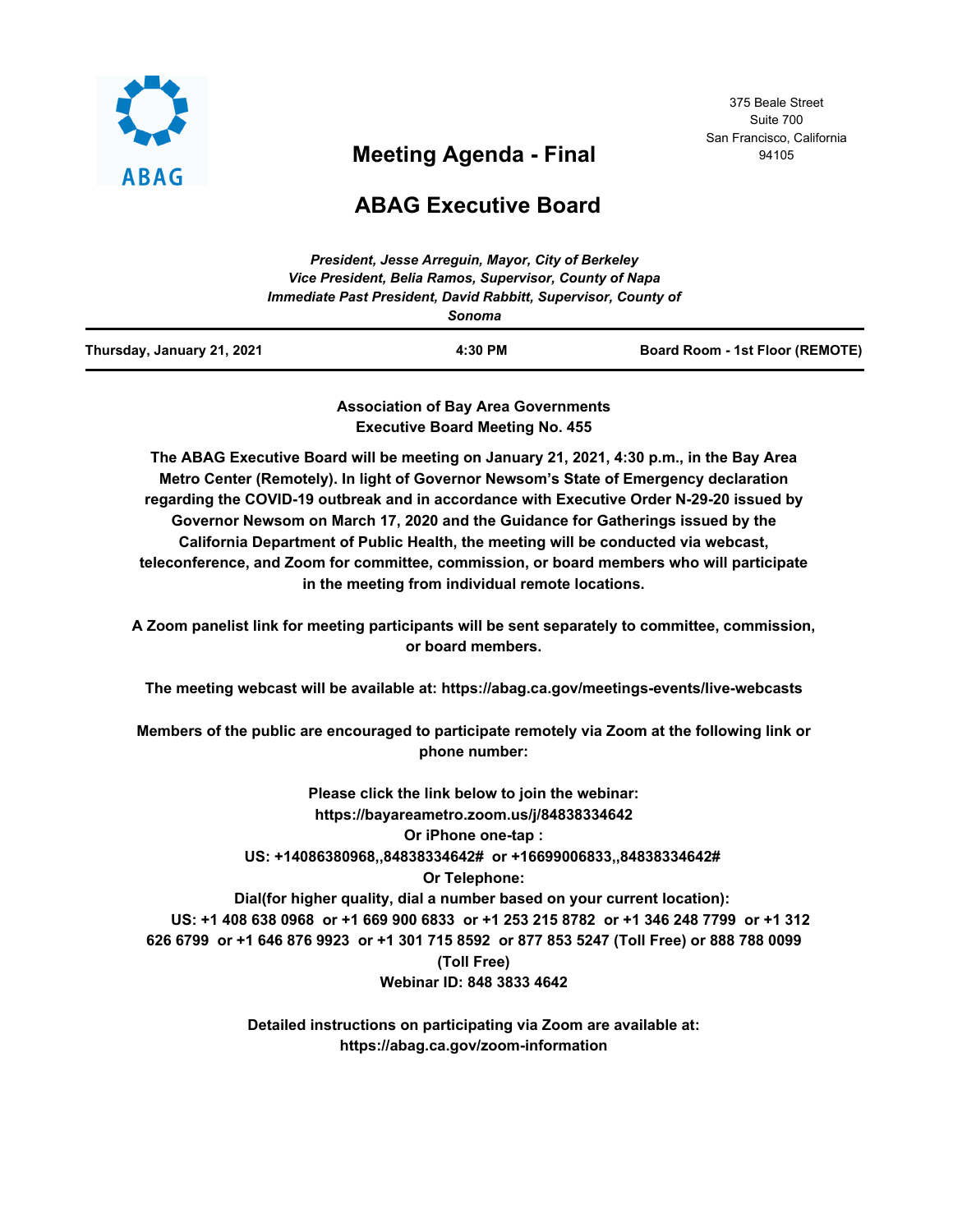**Committee members and members of the public participating by Zoom wishing to speak should use the "raise hand" feature or dial "\*9".**

**In order to get the full Zoom experience, please make sure your application is up to date.**

**Members of the public may participate by phone or Zoom or may submit comments by email at info@bayareametro.gov by 5:00 p.m. the day before the scheduled meeting date. Please include the committee or board meeting name in the subject line. Due to the current circumstances there may be limited opportunity to address comments during the meeting. All comments received will be submitted into the record.**

> **The ABAG Executive Board may act on any item on the agenda. The meeting is scheduled to begin at 4:30 p.m., or immediately following the preceding ABAG/ACFA meeting. Agenda, roster and webcast available at https://abag.ca.gov For information, contact Clerk of the Board at (415) 820-7913.**

#### **Roster**

**Candace Andersen, Jesse Arreguin, Nikki Fortunato Bas, London Breed, Tom Butt, David Canepa, Keith Carson, Cindy Chavez, Pat Eklund, Maya Esparza, Carrol Fife, Neysa Fligor, Leon Garcia, Liz Gibbons, Giselle Hale, Barbara Halliday, Rich Hillis, David Hudson, Otto Lee, Rafael Mandelman, Gordon Mar, Nathan Miley, Karen Mitchoff, Stephanie Moulton-Peters, Raul Peralez, David Rabbitt, Belia Ramos, Dennis Rodoni, Carlos Romero, James Spering, Loren Taylor, Lori Wilson. Jayne Battey (Non-voting).**

## **1. Call to Order / Roll Call / Confirm Quorum**

#### **1.a. Public Comment**

*Information*

#### **1.b. Executive Board Announcements**

*Information*

#### **2. Closed Session**

#### Closed Session-CONFERENCE WITH LEGAL COUNSEL-EXISTING **LITIGATION** [21-0218](http://mtc.legistar.com/gateway.aspx?m=l&id=/matter.aspx?key=21811)

The ABAG Executive Board will meet in closed session pursuant to Government Code Section 54956.9(a) and paragraph (1) of subdivision (d) of Government Code Section 54956.9 to confer with counsel regarding New Livable California, et al. v. Association of Bay Area Governments, Court of Appeal Case No. A159235.

#### **3. Open Session**

## [21-0219](http://mtc.legistar.com/gateway.aspx?m=l&id=/matter.aspx?key=21812) OPEN SESSION-REPORT OUT FROM CLOSED SESSION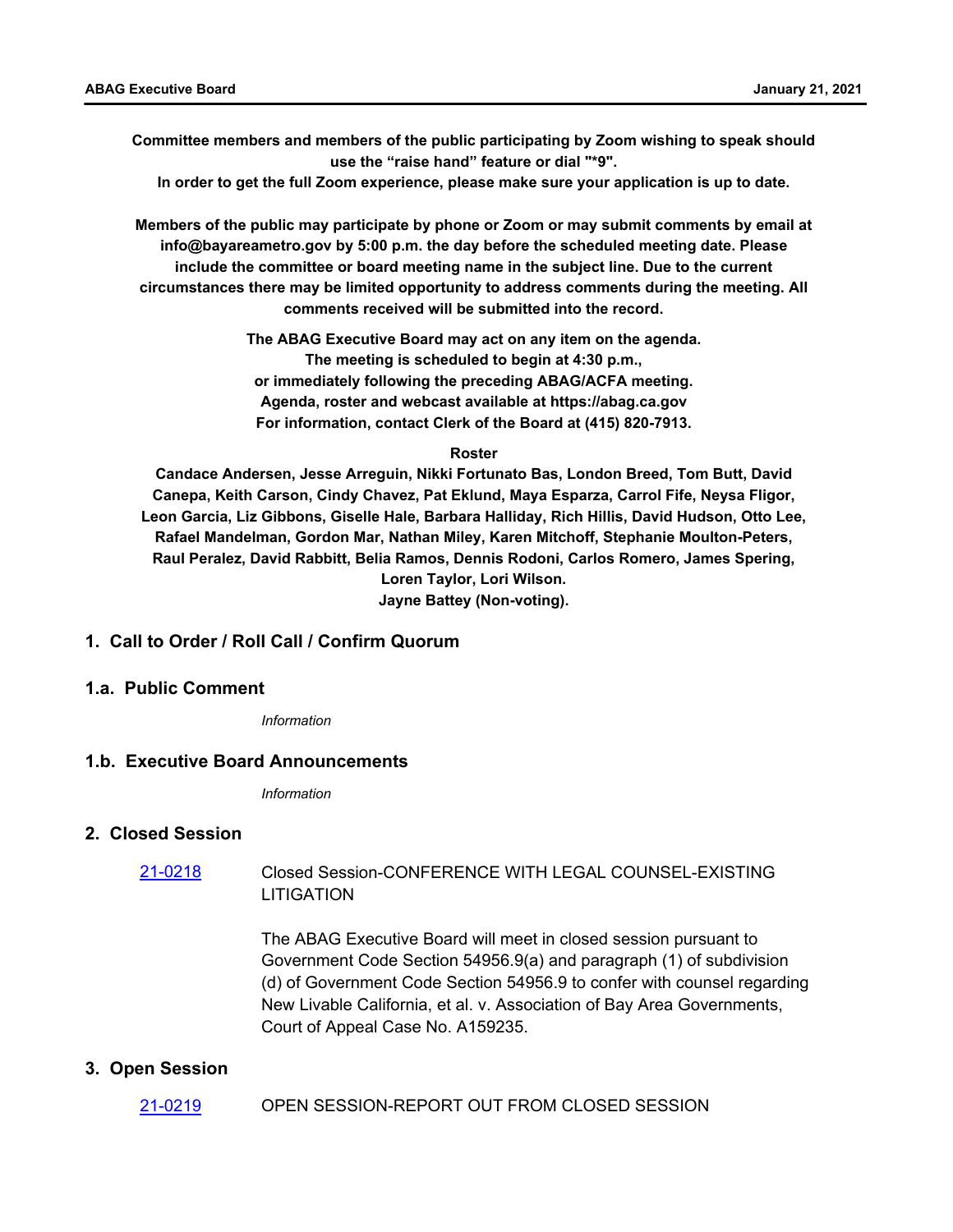## **4. President's Report**

**4.a.** [21-0085](http://mtc.legistar.com/gateway.aspx?m=l&id=/matter.aspx?key=21678) ABAG President's Report for January 21, 2021

*Action:* Information

*Presenter:* Jesse Arreguin

## **5. Executive Director's Report**

**5.a.** [21-0086](http://mtc.legistar.com/gateway.aspx?m=l&id=/matter.aspx?key=21679) Executive Director's Report for January 21, 2021 *Action:* Information *Presenter:* Therese W. McMillan Attachments: [Item 05a ED Report ABAG January 2021.pdf](http://mtc.legistar.com/gateway.aspx?M=F&ID=7853e97a-3b6e-41b1-8320-15f3e99bf0ee.pdf)

## **6. Executive Board Consent Calendar**

| 6.a. | 21-0087             | Approval of ABAG Executive Board Minutes of December 17, 2020                                                                                                                                                                          |
|------|---------------------|----------------------------------------------------------------------------------------------------------------------------------------------------------------------------------------------------------------------------------------|
|      | Action:             | Approval                                                                                                                                                                                                                               |
|      | <b>Presenter:</b>   | Clerk of the Board                                                                                                                                                                                                                     |
|      | <b>Attachments:</b> | Item 06a Minutes 20201119 454 Draft.pdf                                                                                                                                                                                                |
| 6.b. | 21-0212             | Authorization to enter into a contract with Collective Strategies Consulting<br>LLC, in an amount not to exceed \$150,000 for services for the Bay Area<br>Regional Energy Network (BayREN) through December 31, 2021                  |
|      | Action:             | Approval                                                                                                                                                                                                                               |
|      | <b>Presenter:</b>   | Jenny Berg                                                                                                                                                                                                                             |
|      | <b>Attachments:</b> | Item 06b 1 BayREN Summary Sheet Collective Strategies.pdf                                                                                                                                                                              |
|      |                     | Item 06b 2 BayREN Summary Approval Collective Strategies.pdf                                                                                                                                                                           |
| 6.c. | 21-0213             | Authorization to amend a Bay Area Regional Energy Network (BayREN)<br>contract with Grounded Research and Consulting, LLC, in an amount not to<br>exceed \$190,325 for services for BayREN implementation through<br>December 31, 2022 |
|      | <b>Action:</b>      | Approval                                                                                                                                                                                                                               |
|      | <b>Presenter:</b>   | Jenny Berg                                                                                                                                                                                                                             |
|      | <b>Attachments:</b> | Item 06c 1 BayREN Summary Sheet Grounded Research.pdf                                                                                                                                                                                  |
|      |                     | Item 06c 2 BayREN Summary Approval Grounded Research.pdf                                                                                                                                                                               |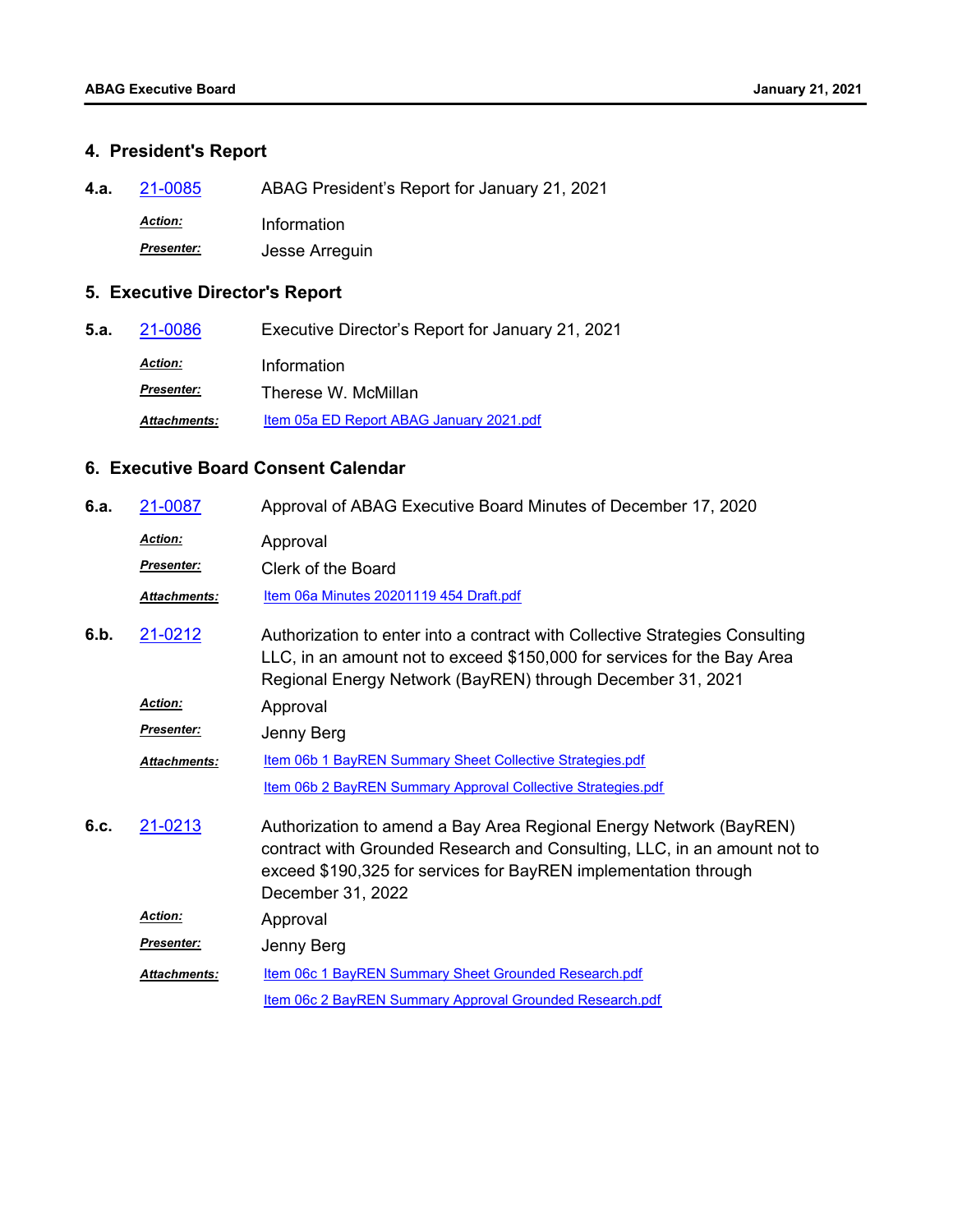## **ABAG Executive Board January 21, 2021**

| 6.d. | 21-0214             | Authorization to amend a Bay Area Regional Energy Network (BayREN)<br>contract with the County of San Mateo in an amount not to exceed \$50,500<br>to provide services for services for BayREN implementation through<br>December 31, 2022                                       |
|------|---------------------|----------------------------------------------------------------------------------------------------------------------------------------------------------------------------------------------------------------------------------------------------------------------------------|
|      | <b>Action:</b>      | Approval                                                                                                                                                                                                                                                                         |
|      | <b>Presenter:</b>   | Jenny Berg                                                                                                                                                                                                                                                                       |
|      | Attachments:        | Item 06d 1 BayREN Summary Sheet San Mateo County.pdf                                                                                                                                                                                                                             |
|      |                     | Item 06d 2 BayREN Summary Approval San Mateo County.pdf                                                                                                                                                                                                                          |
| 6.e. | 21-0215             | Authorization to amend a contract with Visual Strategies for Association of<br>Bay Area Governments website operations and maintenance in an amount<br>not to exceed \$132,500 for Fiscal Year 2020-2021                                                                         |
|      | Action:             | Approval                                                                                                                                                                                                                                                                         |
|      | <u>Presenter:</u>   | Jenny Berg                                                                                                                                                                                                                                                                       |
|      | Attachments:        | Item 06e 1 BayREN Summary Sheet Visual Strategies.pdf                                                                                                                                                                                                                            |
|      |                     | Item 06e 2 BayREN Summary Approval Visual Strategies.pdf                                                                                                                                                                                                                         |
| 6.f. | 21-0216             | Authorization to enter into contract with the East Bay Regional Park District<br>on behalf of the San Francisco Bay Area Water Trail Program to support<br>ADA accessible water recreation facilities in an amount not to exceed<br>\$120,000 February 28, 2021 to March 1, 2023 |
|      | Action:             | Approval                                                                                                                                                                                                                                                                         |
|      | <b>Presenter:</b>   | <b>Ben Botkin</b>                                                                                                                                                                                                                                                                |
|      | Attachments:        | Item 06f 1 WaterTrail PtPinole Summary Sheet.pdf                                                                                                                                                                                                                                 |
|      |                     | Item 06f 2 WaterTrail PtPinole Summary Approval.pdf                                                                                                                                                                                                                              |
| 6.g. | 21-0226             | Contract Authorizations related to ABAG's Integrated Regional Water<br>Management (IRWM) Disadvantaged Community and Tribal Involvement<br>Program (DACTIP) Grant                                                                                                                |
|      | <u>Action:</u>      | Approval                                                                                                                                                                                                                                                                         |
|      | <b>Presenter:</b>   | <b>Caitlin Sweeney</b>                                                                                                                                                                                                                                                           |
|      | <b>Attachments:</b> | Item 06g 1 SFEP Summary Sheet DACTIP OpAmend 01042021 v2.pdf                                                                                                                                                                                                                     |
|      |                     | Item 06g 2 SFEP Summary Approval DACTIP OpAmend 01042021 v2.pdf                                                                                                                                                                                                                  |
| 6.h. | 21-0227             | Ratification of Appointments to Committees                                                                                                                                                                                                                                       |
|      | Action:             | Approval                                                                                                                                                                                                                                                                         |
|      | Presenter:          | Jesse Arreguin                                                                                                                                                                                                                                                                   |
|      | Attachments:        | Item 06h Summary Sheet Committee Appointments.pdf                                                                                                                                                                                                                                |

## **7. ABAG Finance Committee**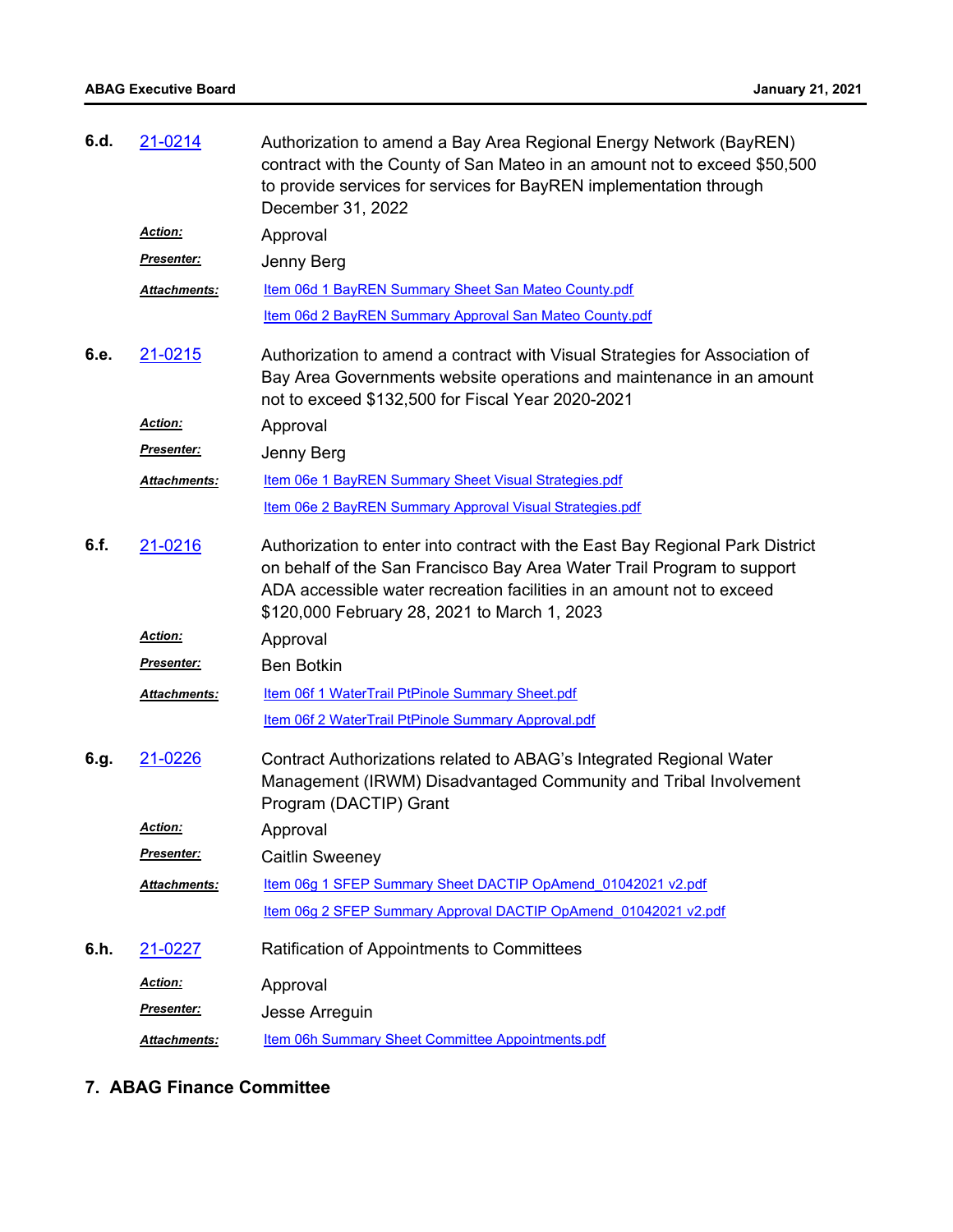| 7.a. | 21-0089             | Report on ABAG Finance Committee Meeting of January 21, 2021, and<br>Confirmation of the Election of Chair and Vice Chair |
|------|---------------------|---------------------------------------------------------------------------------------------------------------------------|
|      | <b>Action:</b>      | Approval                                                                                                                  |
|      | <b>Presenter:</b>   | Karen Mitchoff                                                                                                            |
|      | <b>Attachments:</b> | Item 07a Summary Sheet Finance Committee Report and Election Chair Vice C                                                 |

## **8. ABAG Housing Committee**

| 8.a. | 21-0091             | Report on ABAG Housing Committee Meeting of January 7, 2021, and<br>Confirmation of the Election of Chair and Vice Chair |
|------|---------------------|--------------------------------------------------------------------------------------------------------------------------|
|      | <b>Action:</b>      | Approval                                                                                                                 |
|      | <b>Presenter:</b>   | Lori Wilson                                                                                                              |
|      | <b>Attachments:</b> | Item 08a Summary Sheet Housing Committee Report and Election Chair Vice C                                                |
| 8.b. | 21-0092             | Approval of Allocation of \$4.2 million in Regional Early Action Planning<br>funds to Regional Planning Collaboratives   |
|      | <b>Action:</b>      | Approval                                                                                                                 |
|      | <b>Presenter:</b>   | <b>Heather Peters</b>                                                                                                    |
|      | <b>Attachments:</b> | Item 08b 1 Summary Sheet REAP Allocation Regional Planning Collaboratives.                                               |
|      |                     | Item 08b 2 Attachment Housing Committee Summary Sheet.pdf                                                                |

## **9. Joint MTC ABAG Legislation Committee**

Report on Joint MTC ABAG Legisaltion Committee Meeting of January 8, 2021 **9.a.** [21-0090](http://mtc.legistar.com/gateway.aspx?m=l&id=/matter.aspx?key=21683) *Action:* Information *Presenter:* Jesse Arreguin

## **10. ABAG Administrative Committee**

**10.a.** [21-0088](http://mtc.legistar.com/gateway.aspx?m=l&id=/matter.aspx?key=21681) Report on ABAG Administrative Committee Meeting of January 8, 2021 *Action:* Information *Presenter:* Jesse Arreguin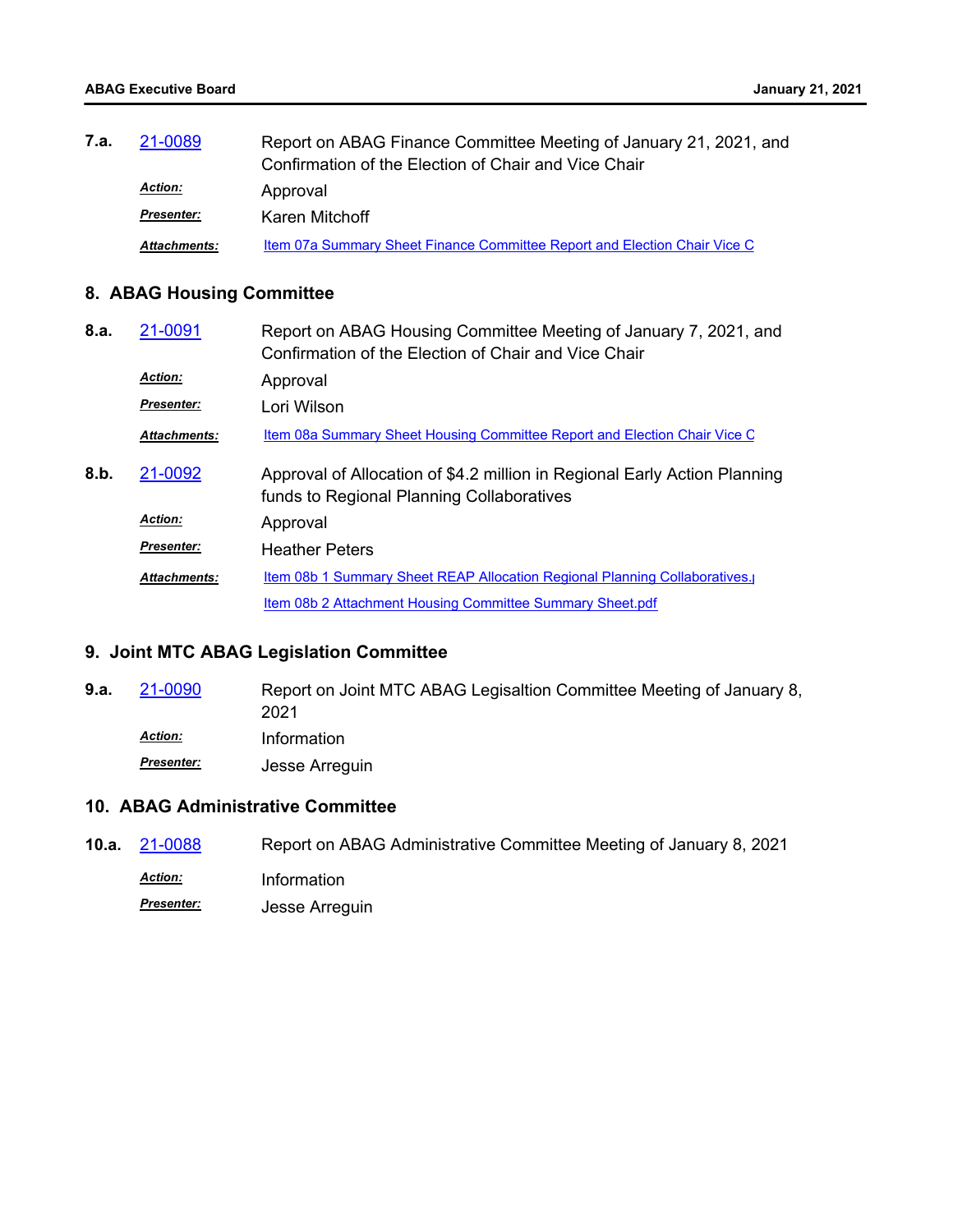| 10.b. | 21-0094             | Adoption of ABAG Resolution No. 01-2021: Plan Bay Area 2050 Final<br><b>Blueprint: Approval as Preferred EIR Alternative</b>                                                                                         |
|-------|---------------------|----------------------------------------------------------------------------------------------------------------------------------------------------------------------------------------------------------------------|
|       |                     | Presentation on the Plan Bay Area 2050 Final Blueprint Outcomes,<br>including performance and equity outcomes, and recommendation to<br>advance the Final Blueprint as the Preferred Alternative in the EIR process. |
|       | <b>Action:</b>      | Approval                                                                                                                                                                                                             |
|       | <b>Presenter:</b>   | Dave Vautin and Lisa Zorn                                                                                                                                                                                            |
|       | <b>Attachments:</b> | Item 10b Xai PBA50 SummaryMemo v.pdf                                                                                                                                                                                 |
|       |                     | Item 10b Xaiii PBA50 AttachmentA AbbreviatedPresentation (Board).pdf                                                                                                                                                 |
|       |                     | Item 10b Xaiii PBA50 AttachmentB FullPresentation.pdf                                                                                                                                                                |
|       |                     | Item 10b Xaiv PBA50 AttachmentC Strategies.pdf                                                                                                                                                                       |
|       |                     | Item 10b Xav PBA50 AttachmentD GrowthGeographies labelsupdated2.pdf                                                                                                                                                  |
|       |                     | Item 10b Xavi PBA50 AttachmentE InvestmentAnalysis.pdf                                                                                                                                                               |
|       |                     | Item 10b Xavii PBA50 AttachmentF EquityPerformanceOutcomes.pdf                                                                                                                                                       |
|       |                     | Item 10b Xaviii PBA50 AttachmentG GrowthPattern.pdf                                                                                                                                                                  |
|       |                     | Item 10b Xaviiii PBA50 AttachmentH Resilience.pdf                                                                                                                                                                    |
|       |                     | Item 10b Xax PBS50 Attachmentl ABAG Resolution No 01-2021.pdf                                                                                                                                                        |
|       |                     | Item 10b Handout PBA Public Comment Combinedpdf.pdf                                                                                                                                                                  |

# **11. ABAG Regional Planning Committee**

| 11.a. | 21-0093           | Report on ABAG Regional Planning Committee Meeting of January 14,         |
|-------|-------------------|---------------------------------------------------------------------------|
|       |                   | 2021, and Confirmation of the Election of Chair and Vice Chair            |
|       | <b>Action:</b>    | Approval                                                                  |
|       | <b>Presenter:</b> | Karen Mitchoff                                                            |
|       | Attachments:      | Item 11a Summary Sheet Regional Planning Committee Report and Election Ch |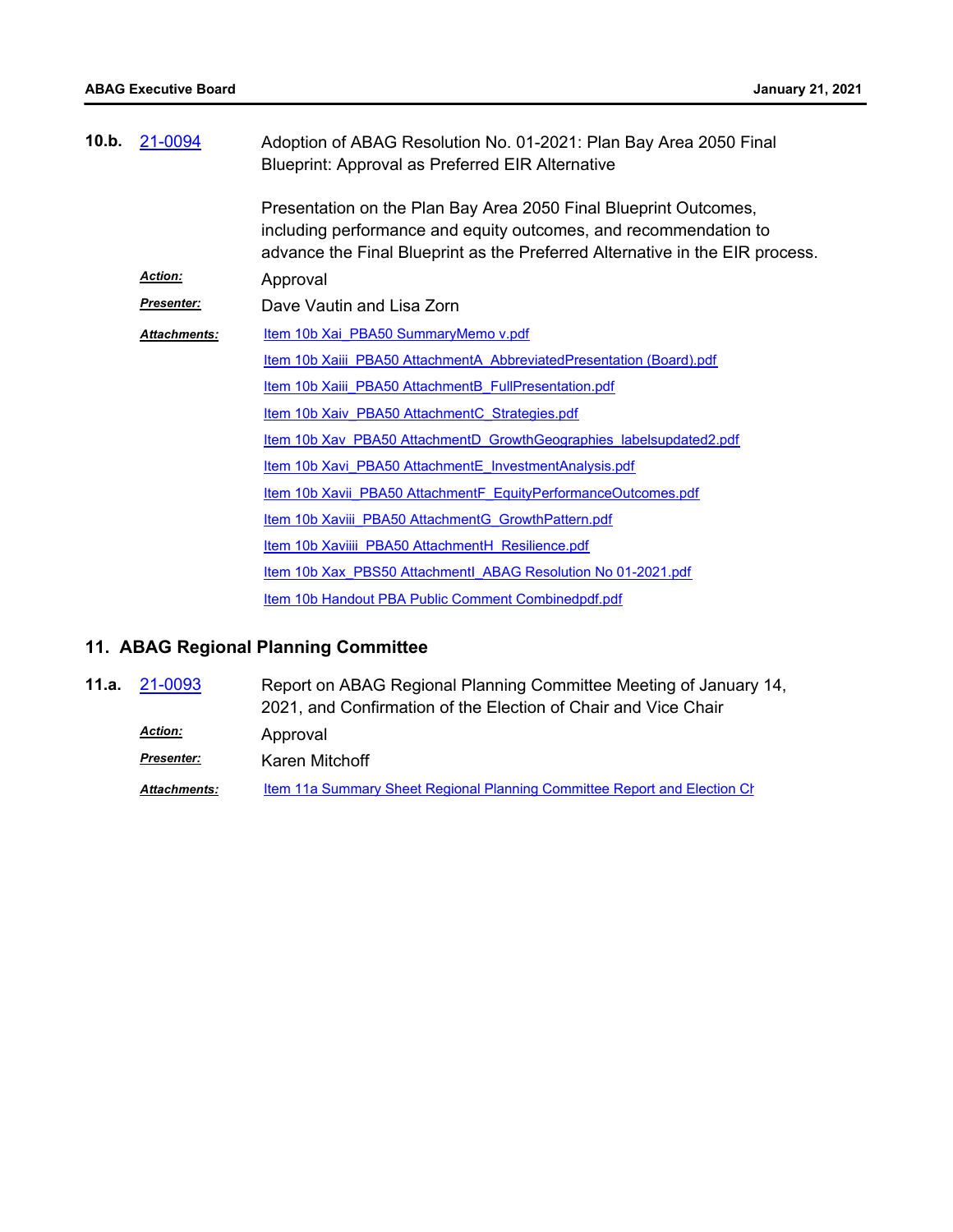| 11.b. | 21-0095             | Adoption of ABAG Resolution No. 02-2021: Draft RHNA Methodology and<br><b>Final Subregional Shares</b>                                                                                                                         |
|-------|---------------------|--------------------------------------------------------------------------------------------------------------------------------------------------------------------------------------------------------------------------------|
|       |                     | Presentation on the Draft RHNA Methodology and Final Subregional<br>Shares, including integration of Final Blueprint 2050 Households data and<br>recommendation to submit to Housing and Community Development this<br>winter. |
|       | <b>Action:</b>      | Approval                                                                                                                                                                                                                       |
|       | <b>Presenter:</b>   | Gillian Adams                                                                                                                                                                                                                  |
|       | <b>Attachments:</b> | Item 11b 1 Summary Sheet RHNA Update.pdf                                                                                                                                                                                       |
|       |                     | tem 11b 2 - Attachment A - Draft RHNA Methodology-Final Subregional Shares.                                                                                                                                                    |
|       |                     | <u>Item 11b 2a - Appendix 1 - Allocation Maps.pdf</u>                                                                                                                                                                          |
|       |                     | Item 11b 2a - Appendix 2 - Illustrative Allocations.pdf                                                                                                                                                                        |
|       |                     | <u>Item 11b 2a - Appendix 3 - Evaluation Metrics.pdf</u>                                                                                                                                                                       |
|       |                     | <u>Item 11b 2a - Appendix 4 - Equity Adjustment.pdf</u>                                                                                                                                                                        |
|       |                     | Item 11b 2a - Appendix 5 - Final Subregional Shares.pdf                                                                                                                                                                        |
|       |                     | Item 11b 4 - Attachment B - Draft RHNA Methodology-Final Subregional Shares                                                                                                                                                    |
|       |                     | Item 11b 5 - Attachment C - ABAG Resolution No 02-2021.pdf                                                                                                                                                                     |
|       |                     | Item 11b Handout RHNA Public Comment Combined.pdf                                                                                                                                                                              |

## **12. Adjournment / Next Meeting**

*The next regular meeting of the ABAG Executive Board is on February 18, 2021.*